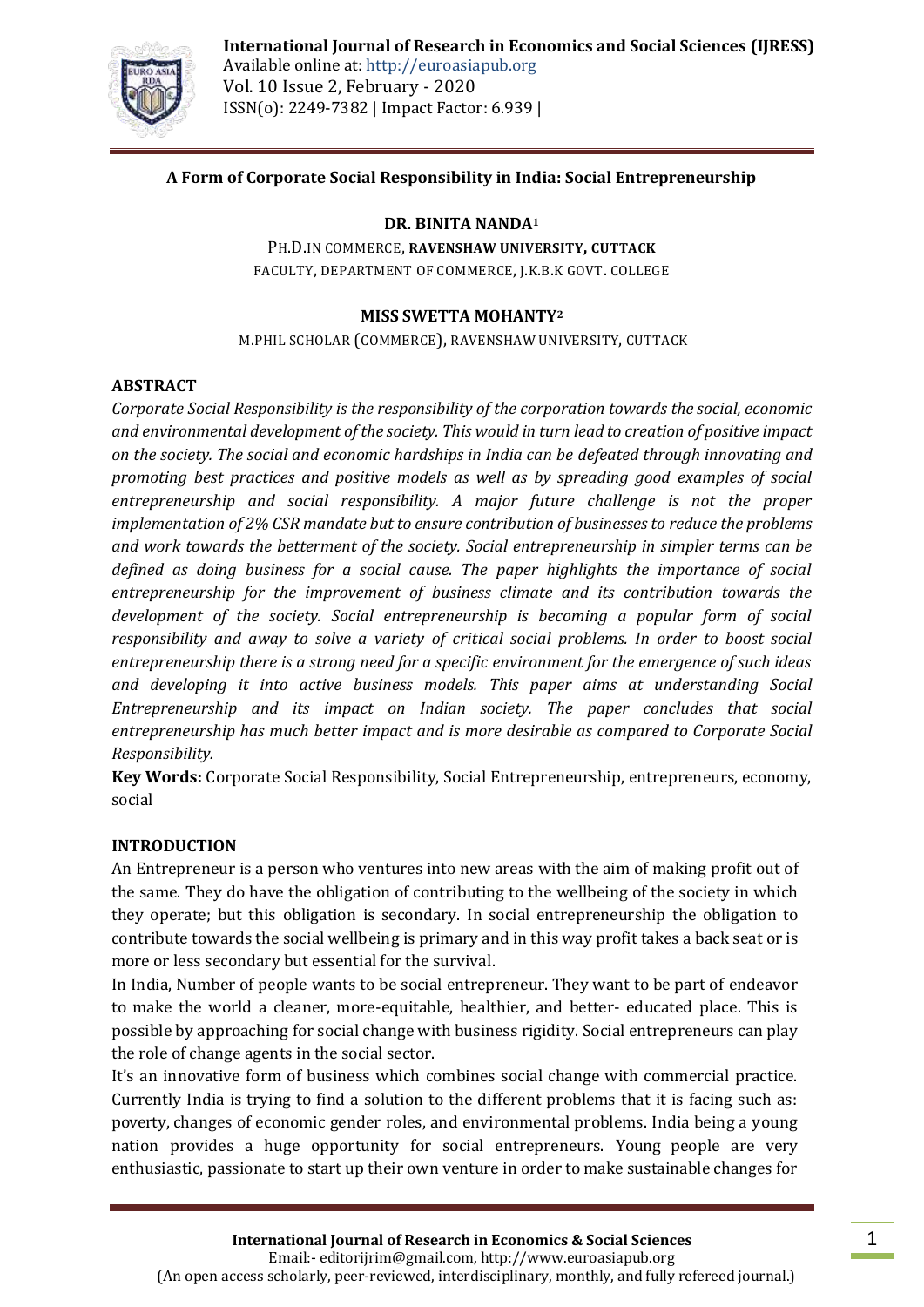Vol. 10 Issue 2, February - 2020 ISSN(o): 2249-7382 | Impact Factor: 6.939

the society. Social entrepreneurs can prove to be a very conducive environment, as a number of established business organizations and business tycoons want to help and invest in the social ventures. As there is the formulation of 2% Corporate Social Responsibility (CSR) mandate so here the question arises if it's because of their largesse or is it a part of the corporate social responsibility. CSR aims at encouraging positive impact on environment, society and various stakeholders. This paper aims to examine social entrepreneurship, its benefits, challenges associated with it and the measures to face the challenges in India.

### **REVIEW OF LITERATURE**

**Ana and Murdith (2006)** explained that social entrepreneurship is implemented with suitable flexibility where in some person grouped together intent at creating social value either exclusively or at least in some outstanding way and envision a capacity to recognize and take advantage of opportunities to create that particular value. They discussed about how they employ innovation, extending from complete invention to adopt originality of others, in producing and/or dispensing social value and are also prepared to handle any type of risks that have occurred or can occur. They are unusually resourceful in being relatively undeterred by scarce assets in pursuing their social ventures. They also helped to define the range of social entrepreneurship and its different characteristics.

**Cai and Sun (2012)** gave 4 prepositions that were complemented the research that was carried out. These prepositions were namely, prior knowledge, previous experience, social networks and entrepreneur alertness of social entrepreneurs in totality of having constructive and encouraging effects of opportunity recognition in the field of social entrepreneurship. Nonprofits that also earned income and profit are not a new occurrence.

**Singh, Partap, Dr. (2012)** in his research paper title "Social Entrepreneurship-A growing trend in Indian economy" explained "Social entrepreneurship is the recognition of a social problem and the uses of entrepreneurial principles to organize create and manage a social venture to achieve a desired social change. While abusiness entrepreneur typically measures performance in profit and return, a social entrepreneur also measures positive returns to society. Thus, the main aim of social entrepreneurship is to further expand social, cultural, and environmental goals. Social entrepreneurs are commonly associated with the voluntary and not-for-profit sectors, but this need not exclude making profit.

**Doherty et al., (2014)** realized that going with the then current trends, it was noticed that the boundaries between non-profit achievements and profit making goals were getting diminished and more fluid. This aspect was thoroughly explored by them. They used comprehensive searching to select research literature to capture diversity in Social Entrepreneurship and presented an analysis of methodologies. This analysis helped them to structure the centrality of the concept of hybridity to Social Entrepreneurship management processes. Their research highlighted several concerns regarding the enactment of Social Entrepreneurship management processes.

# **OBJECTIVES OF STUDY**

- 1. To understand Social Entrepreneurship & its benefits.
- 2. To study the overall contribution of social entrepreneurship in India.
- 3. To list out the challenges faced by social entrepreneurship in India.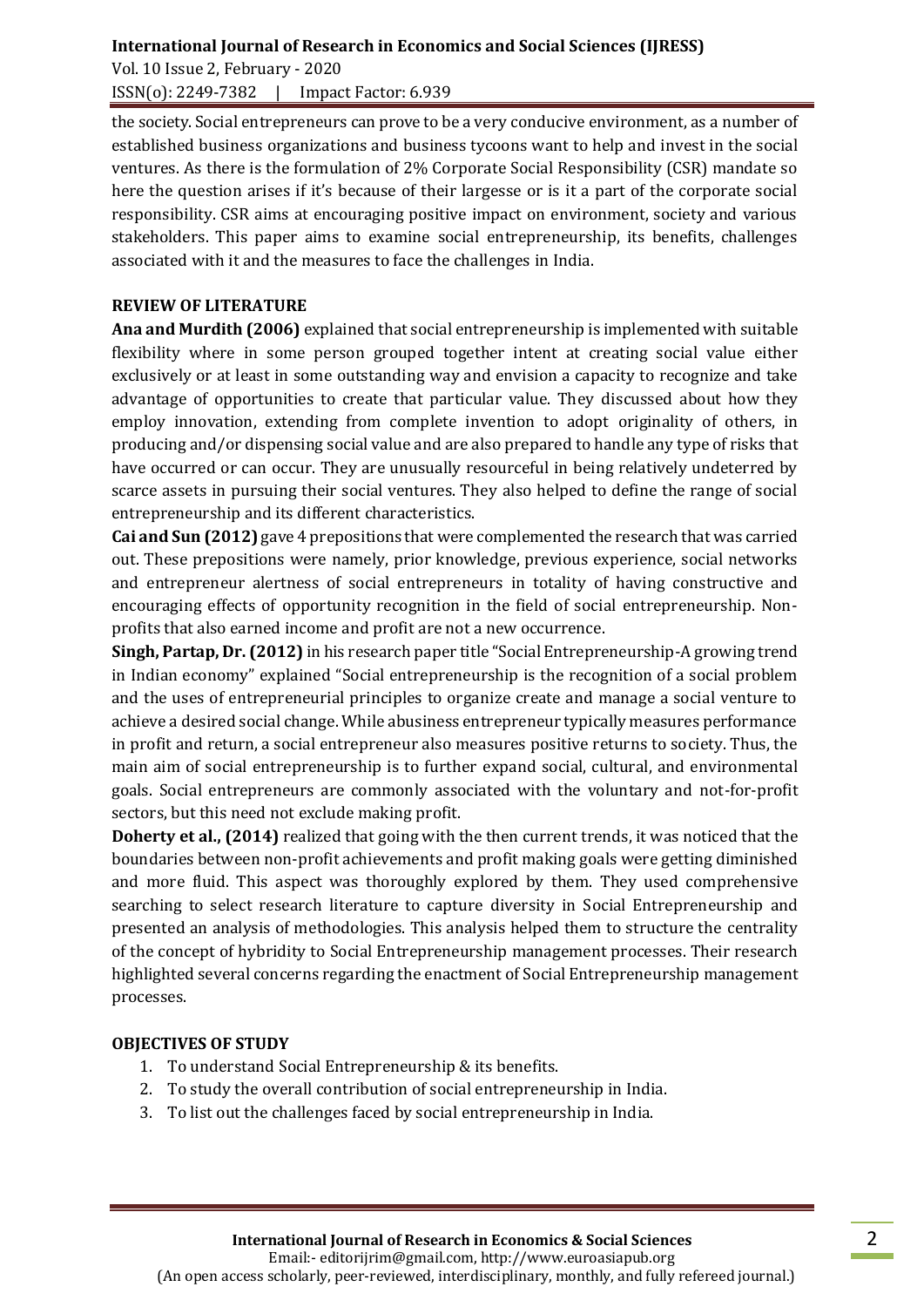Vol. 10 Issue 2, February - 2020 ISSN(o): 2249-7382 | Impact Factor: 6.939

#### **RESEARCH METHODOLOGY**

This paper is a conceptual paper based on descriptive analysis using various secondary data and includes different literature reviews, published sources of data collected from various research papers. Various reports and studies, books on social entrepreneurship have been referred in the present research. The objective here is to have the very basic idea regarding social entrepreneurship

### **SOCIAL ENTREPRENEURSHIP**

Social entrepreneurship can be explained as the integration of social mission with entrepreneurial actions. It usually focuses on bottom of the pyramid. The purpose of social entrepreneurship is to ease social status quo and solve or relieve socialproblems.

According to Gregory Dees, who is considered to be the "father" of the concept social entrepreneurship, the social entrepreneurs can act as the change agents in the society by creating and sustaining social values (not just private value). This can be done by recognizing and relentlessly carrying out new opportunities to serve the society. Social Entrepreneurs need to relentlessly and persistently innovate, learn, and adapt through new challenges. They need to act audaciously by managing efficiently the scarce resources. Also, they need to be accountable to the social sector served and the outcomescreated.

Social Business does not interfere with the normal Profit Making Businesses (PMB) rather adds a revolutionary dimension to it. It prospers expert business management, competitiveness etc. The Social business is a non-loss, non-dividend business. It aims at social objectives like education, health, environment which need to be addressed on urgent basis. The profit earned is used to grow the business further. The entrepreneurs need not be motivated and influenced by the profits they personally make, but should also be propelled by social goals and cherish success with equal satisfaction.

### **BENEFITS OF SOCIAL ENTREPRENEURSHIP**

- To create a stable level of employment
- Implementing social change
- Creating inspiring and innovative solutions
- No boundary to work on
- Creating Jobs and Income Streams

### **CONTRIBUTION OF SOCIAL ENTREPRENEURSHIP/ENTREPRENEURS IN INDIA-**

- The social entrepreneurship is most applicable in countries where most of the developmental issues are faced.
- India being a developing country has got its own societal challenges and developmental issues, which can be resolved by Social entrepreneurship.
- In recent times, some startups/new ventures has developed keeping social interests in mind and providing sustainable solution to social issues and earning their profits as well. The nature of profit is all that makes the difference in economic and social entrepreneurship.
- Social entrepreneurship in India is of wider scope as compared to economic entrepreneurship. The need of social entrepreneurship in Indian context is vital as well, as most of the products and services are focused at the higher end customers and the people who have limited means are deprived from their needs due to lack of resources.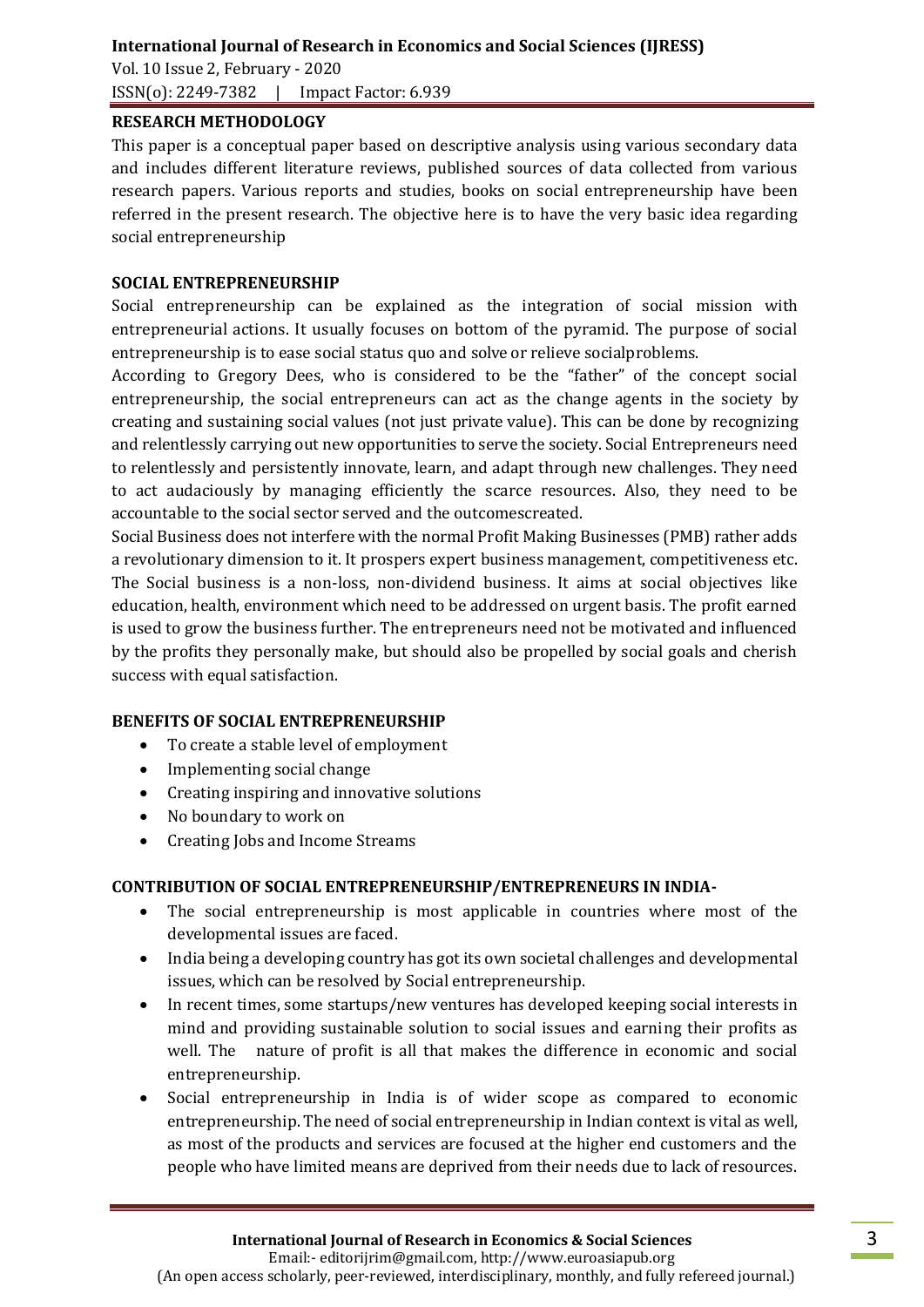Vol. 10 Issue 2, February - 2020

ISSN(o): 2249-7382 | Impact Factor: 6.939

- Social entrepreneurship takes care of this deprived section of market and provides goods/services to them at their terms and conditions. Such society needs fulfilling becomes very challenging as well, due to no or less profits to begin with.
- There are a number of examples where people have chosen social entrepreneurship over economic entrepreneurship, government and other factors have played an important role for this. In India social entrepreneurship becomes very relevant where ever the societal gaps are wide and societal inequalities are persisting.
- Following are arguments which fulfill the needs for social entrepreneurship in India and places;
	- 1) Social entrepreneurship focuses on the upliftment of the deprived/weaker section of the society and in a country like India which has over 27 crore people living under such conditions, social entrepreneurship becomes relevant in India.
	- 2) Social entrepreneurship gets products/services on quite affordable prices as it sees social benefits as primary and profits as secondary.
	- 3) Social entrepreneurship helps in meeting societal problems like illiteracy, girl child abuse, financing, health, potable water etc by capitalizing the local resources and applying entrepreneurial principles. Hence,social entrepreneurship helps in minimizing the impacts of the social problems.
	- 4) As social entrepreneurship focuses upon the social problems,it keeps on checking for the most innovative and unique solution available for social problems.

# **CHALLENGES FACED BY SOCIAL ENTREPRENEURSHIP IN INDIA**

Social entrepreneurship is slightlydistinctive as compared to economic entrepreneurship, so are the challenges of social entrepreneurship. In India particularly social entrepreneurship is subjected to a number of challenges. These challenges prevent the growth and spread of social entrepreneurship in India as compared to other regions and nations.

Some of the major challenges faced by social entrepreneurship in India are given below:

- 1. **Confusion with social work**-Social entrepreneurship is mostly confused with social work in India; as a result it is unable to make a mark as an individual entity in India.
- 2. **The problem of creativity**-The next problem which is faced by social entrepreneurship islack of creativity regarding thinking great ideas for betterment of society and earning profits as well.
- 3. **Arranging finance**-One of the major challenge for entrepreneurship in India is the lack of financial sources. The social entrepreneurs suffer to get financial aid from the established financial institutes due to their unique product and set of services.This is a very dire situation and a considerable reason for the underdevelopment of social entrepreneurship in India.
- 4. **Shortage of talented/dedicated workforce**-This is a very unique challenge faced by social entrepreneurship exclusively. Generally people get into jobs to get good salary and perks, but with social entrepreneurship this comes a bit harder. Since the main motive of social entrepreneurship is to get social benefits rather than personal benefits. Under these conditions it is very hard to get people to work for the firm.
- 5. **Lack of an ethical framework**-Since social entrepreneurs are very concerned about the societal changes and upliftment of people, sometimes they adopt a less ethical way of conducting their business.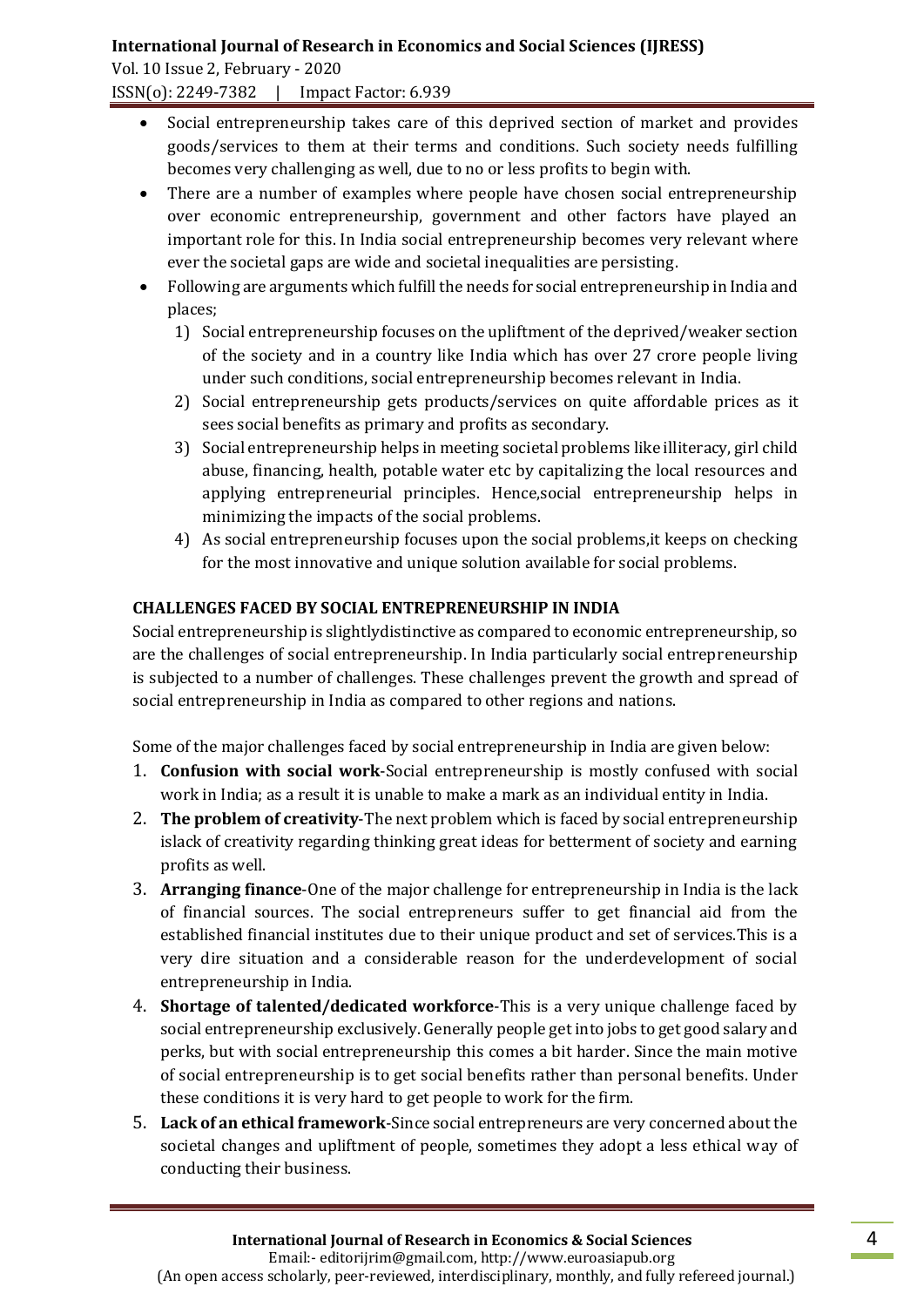Vol. 10 Issue 2, February - 2020 ISSN(o): 2249-7382 | Impact Factor: 6.939

- 6. **The commercial assumption**-Social entrepreneurship does not take commercial viability or assumption as their priority. This is one of the biggest challenges when it comes to commercial assumption of facts and ideas. Since socially things may be accepted but financially/commercially they may not. Commercial non viability also makes firms less motivated for the getting in to social benefiting projects.
- 7. **Lack of evidence**-Unlike economic entrepreneurship, social entrepreneurship has fewer evidences of changes they have pioneered in society. Such changes are very hard to keep a track of, as people move from one place to another frequently for several reasons.
- 8. **Lack of Planning and appropriate structure**-This is the challenge which is haunting the entrepreneurship for many decades and still does to some extent. Lack of planning is themain reason behind the failure of social enterprises. There is no proper infrastructure, no adequate training, finance, consultation, and research available for social entrepreneurship in India.
- 9. **Balancing the vision with business** A lot of social entrepreneurs start off as activists. And over a period of time, create a social enterprise in line with their passion. There is a need to draw a line between volunteering for a cause and running a profitable business which is quite difficult.

### **MEASURES TO FACE CHALLENGES EFFECTIVELY**

- **1.Proper training and development institutions-**Government must open some specialized councils and institutions for systematic development of social entrepreneurship. A lot of institutions are working for economic entrepreneurship; some must be opened for social entrepreneurship as well.
- **2. Inclusion of social entrepreneurship in course syllabus-**One of the most effective way of disseminating awareness towards social entrepreneurship is to include a paper/subject on the same at higher education level.
- **3.Creation of mass awareness-**In order to clarify the confusion between social entrepreneurship and social work,mass awareness-stepstowards the social entrepreneurship should be taken by deploying Media, and social media.
- **4. Providing infrastructure and basic facilities-**Government and other stake holders must work on the basic facilities to the social entrepreneurship which can attract more people towards becoming social entrepreneurs, hence it will increase the spread of social entrepreneurship to multi folds.
- **5.Social entrepreneurship development programmes-**Like entrepreneurship development programmes, social entrepreneurship programmes must be organized time to time to help and motivate social entrepreneurs.
- **6. Funding to social entrepreneurship-**If the funding issue of social entrepreneurship is resolved, the maximum level of challenges faced by social entrepreneurship can be managed properly.
- **7.Government projects should be given to social entrepreneurs-**Governments of several states time to time plan different programmes for rural and semi urban areas. If the priority of such programme allocation is given to social entrepreneurs, they are going to flourish in no time. Social entrepreneurship does understand the social issues/inequalities more accurately than the Government machineries and other sophisticated mechanism.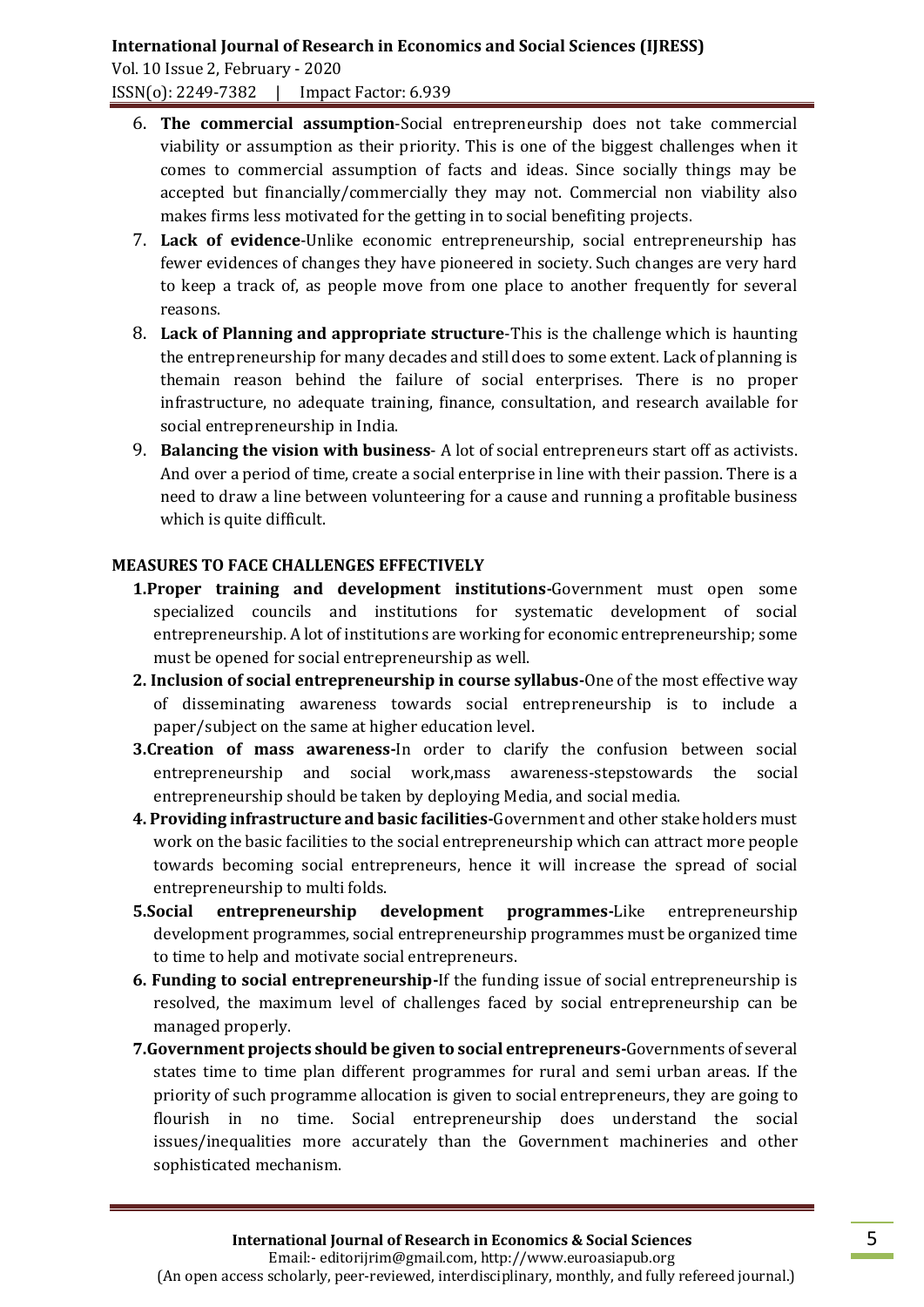Vol. 10 Issue 2, February - 2020 ISSN(o): 2249-7382 | Impact Factor: 6.939

**8.Awards and public felicitation-**Time to time on proper and prestigious platforms social entrepreneurs must be publically awarded for their exception/distinct contribution as a social entrepreneur.

# **CONCLUSION AND FINDINGS OF THE STUDY-**

Social entrepreneurship can change the face of society in India; In India especially social entrepreneurship has better prospects because the social problems are at full swing here. Social entrepreneurship is a unique blend of entrepreneurial traits and generosity. Social entrepreneurship aims at making products and services which causes maximum social impact along with making considerable profits for the firm. Here the working area of firm focuses on the area/region which is generally ignored in economic entrepreneurship. In a way the product and service of social entrepreneurship caters the societal requirement better than economic requirements due to its uniqueness. The entrepreneurial traits are being implemented for a social issue/problem. Other than that all the basic elements of social entrepreneurship remains similar to that of parent entrepreneurship. In order to make social entrepreneurship the most important tool to change the very face of society in India, the government and other stake holders must resolve the challenges of social entrepreneurship effectively. The study has the following findings-

- 1. Social entrepreneurship is a unique blend of social service and entrepreneurial skills to look out for social issues/causes.
- 2. Social entrepreneurship has the capacity to socially innovate the exact and creative answer to social issues/problems which are prevailing in India.
- 3. There are a lot of examples of social enterprises which are working and changing the very face of society in India by their unique offerings, which includes the local know-how to create social values.
- 4. Social entrepreneurship is facing a lot of challenges in India and these challenges are very evident as the growth of social entrepreneurship is very low as compared to the other regions in developed nations. Government is gently realizing the worth and impacts of social entrepreneurship in India and taking proper actions to increase the aptitude of people towards social entrepreneurship.
- 5. Finance has been identified as one of the most important element in the growth of social entrepreneurship in India. Government is making special arrangement for it. Some venture capitalists, crowd funding etc. are being used for filling the funding gaps.
- 6. It has been observed during the study that social entrepreneurship is subject to challenge and those challenges can be addressed by proper and substantial planning and measure, which are mentioned in the paper.
- 7. The study was based on certain objectives; all the objectives have been fulfilled successfully.
- 8. The future potential of study can also have some suggestions to improve the overall status of social entrepreneurship in India, along with that there are several domain where the research can take place in future

# **REFERENCES**

- 1. Cai, N., & Sun, W. W. (2012, November). Theoretical deduction on influence factors of opportunity recognition in social entrepreneurship. In Management of Technology (ISMOT), 2012 International Symposium on (pp. 113–117). IEEE.
- 2. Doherty, B, Haugh, H, Lyon, F. (2014). Social enterprises as hybrid organizations: A review and research agenda. International Journal of Management Reviews,16 (4), 417–